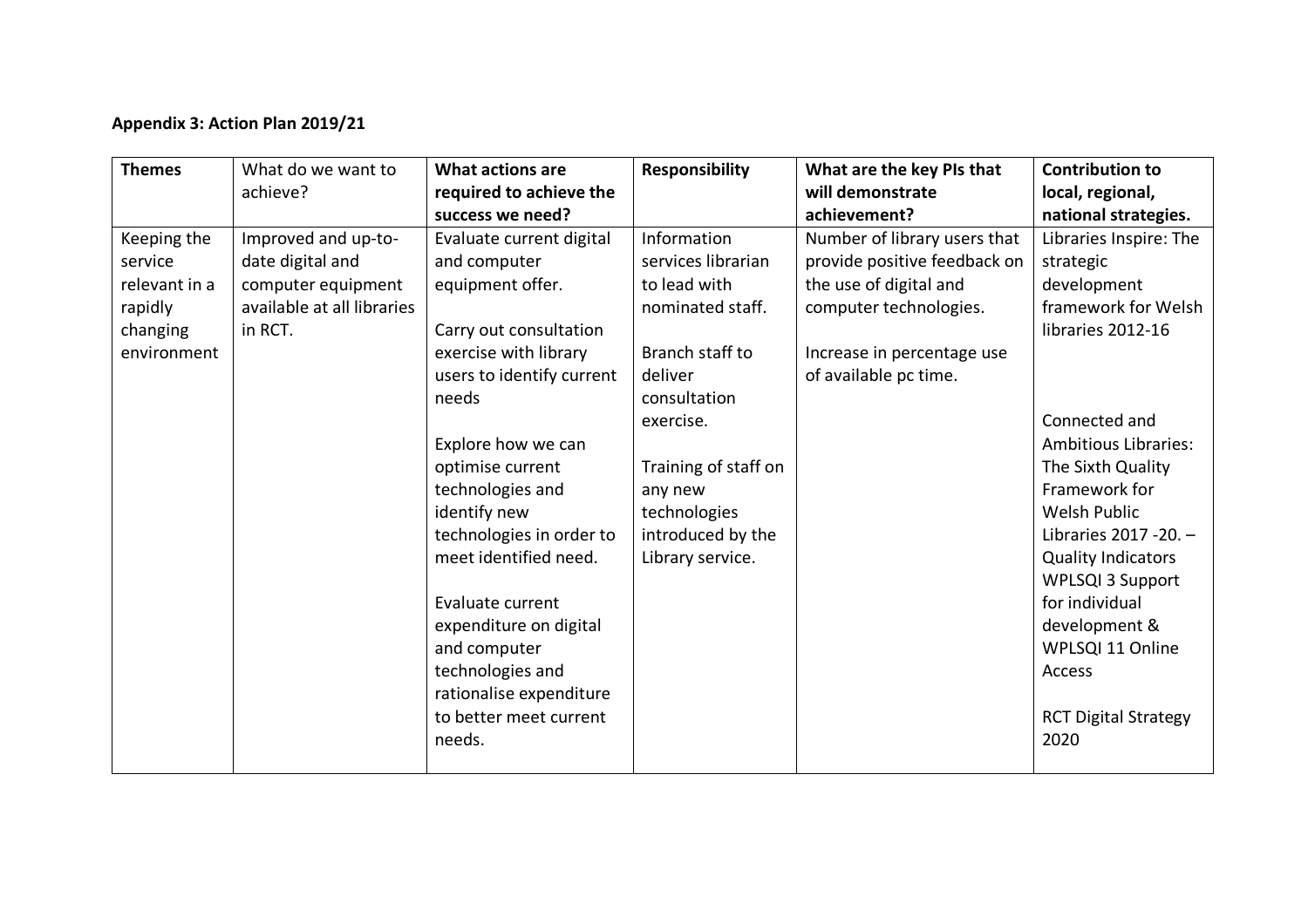|                        | Identify and apply for      |                         |                               |                             |
|------------------------|-----------------------------|-------------------------|-------------------------------|-----------------------------|
|                        | relevant external           |                         |                               |                             |
|                        | funding as appropriate.     |                         |                               |                             |
| More access to a wider | Evaluate current            | Principal Librarian     | Increased useage of           | <b>RCT Digital Strategy</b> |
| range of electronic    | resources to assess their   | Information             | electronic resources          | 2020                        |
| resources.             | relevance for users.        | Services Librarian.     |                               |                             |
|                        |                             |                         |                               | Libraries Inspire: The      |
|                        | Evaluate current            |                         |                               | strategic                   |
|                        | expenditure on              |                         |                               | development                 |
|                        | electronic resources and    |                         |                               | framework for Welsh         |
|                        | realign existing funds to   |                         |                               | libraries 2012-16           |
|                        | provide resources that      |                         |                               |                             |
|                        | reflect service users'      |                         |                               | Connected and               |
|                        | current needs.              |                         |                               | <b>Ambitious Libraries:</b> |
|                        |                             |                         |                               | The Sixth Quality           |
|                        | Continue to work with       |                         |                               | Framework for               |
|                        | MALD and the Society of     |                         |                               | <b>Welsh Public</b>         |
|                        | Chief Librarians to         |                         |                               | Libraries 2017 - 20. -      |
|                        | identify potential All      |                         |                               | <b>Quality Indicators</b>   |
|                        | Wales resources.            |                         |                               | <b>WPLSQI 3 Support</b>     |
|                        |                             |                         |                               | for individual              |
|                        |                             |                         |                               | development &               |
|                        |                             |                         |                               | WPLSQI 11 Online            |
|                        |                             |                         |                               | Access                      |
|                        |                             |                         |                               |                             |
| Improved use of social | Consider the                | Information             | Number of visitors to Library | <b>RCT Digital Strategy</b> |
| media platforms for    | recommendations             | Services Librarian.     | social media websites.        | 2020                        |
| promoting the service  | within the Graduate         | <b>Graduate Officer</b> |                               |                             |
| to current customers   | report. (Library Service    |                         | Number of library posts on    | Libraries Inspire: The      |
| and new customers.     | Online Facilities: a report |                         | social media platforms.       | strategic                   |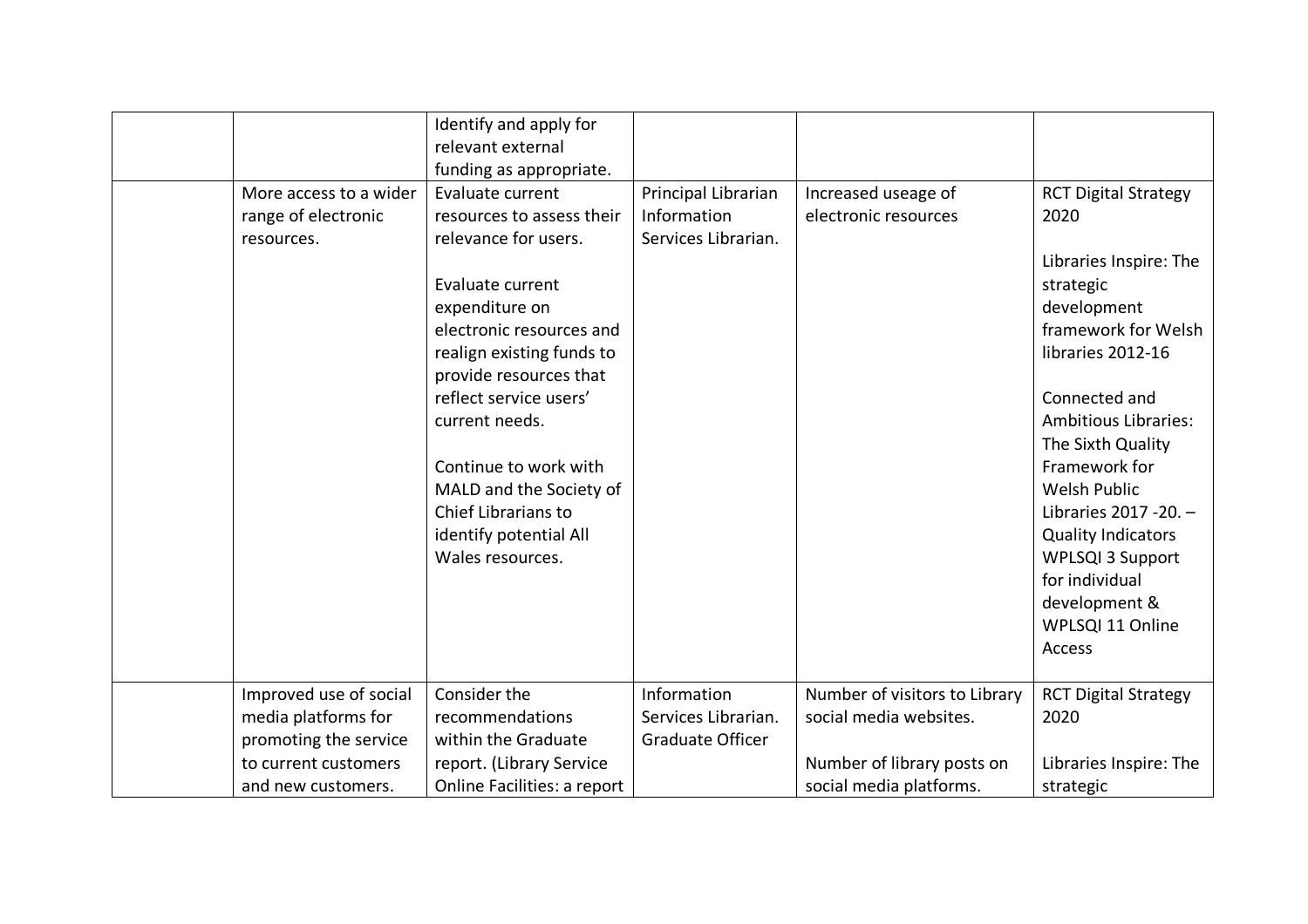| Work with the<br>Council's marketing<br>team to promote the<br>Library Services online<br>resources. | into their future<br>development) and<br>implement where<br>appropriate. | Support from IT<br>Department.                                | Number of people stating<br>that they discovered library<br>events via social media | development<br>framework for Welsh<br>libraries 2012-16<br>Connected and<br><b>Ambitious Libraries:</b><br>The Sixth Quality<br>Framework for<br>Welsh Public<br>Libraries 2017 - 20. - |
|------------------------------------------------------------------------------------------------------|--------------------------------------------------------------------------|---------------------------------------------------------------|-------------------------------------------------------------------------------------|-----------------------------------------------------------------------------------------------------------------------------------------------------------------------------------------|
|                                                                                                      |                                                                          |                                                               |                                                                                     | <b>Quality Indicators</b><br>WPLSQI 11 Online<br>Access                                                                                                                                 |
| Digitisation of<br>collections and<br>development of an                                              | Consider the<br>recommendations<br>within the Graduate                   | Information<br>Services Librarian.<br><b>Graduate Officer</b> | Number of visitors to in-<br>house library websites.                                | <b>RCT Digital Strategy</b><br>2020                                                                                                                                                     |
| appropriate platform                                                                                 | report. (Library Service                                                 |                                                               | Number of photographs                                                               | Libraries Inspire: The                                                                                                                                                                  |
| to enable 24/7<br>accessibility                                                                      | Online Facilities: a report<br>into their future                         | Support from IT<br>Department                                 | uploaded to 'Digital<br>Photographic Archive'                                       | strategic<br>development                                                                                                                                                                |
| to online resources                                                                                  | development) and                                                         |                                                               |                                                                                     | framework for Welsh                                                                                                                                                                     |
|                                                                                                      | implement where<br>appropriate.                                          |                                                               | Number of articles uploaded<br>to 'Our Past' website.                               | libraries 2012-16                                                                                                                                                                       |
|                                                                                                      |                                                                          |                                                               |                                                                                     | Connected and                                                                                                                                                                           |
|                                                                                                      |                                                                          |                                                               |                                                                                     | <b>Ambitious Libraries:</b>                                                                                                                                                             |
|                                                                                                      |                                                                          |                                                               |                                                                                     | The Sixth Quality                                                                                                                                                                       |
|                                                                                                      |                                                                          |                                                               |                                                                                     | Framework for                                                                                                                                                                           |
|                                                                                                      |                                                                          |                                                               |                                                                                     | Welsh Public                                                                                                                                                                            |
|                                                                                                      |                                                                          |                                                               |                                                                                     | Libraries 2017 - 20. -                                                                                                                                                                  |
|                                                                                                      |                                                                          |                                                               |                                                                                     | <b>Quality Indicator</b>                                                                                                                                                                |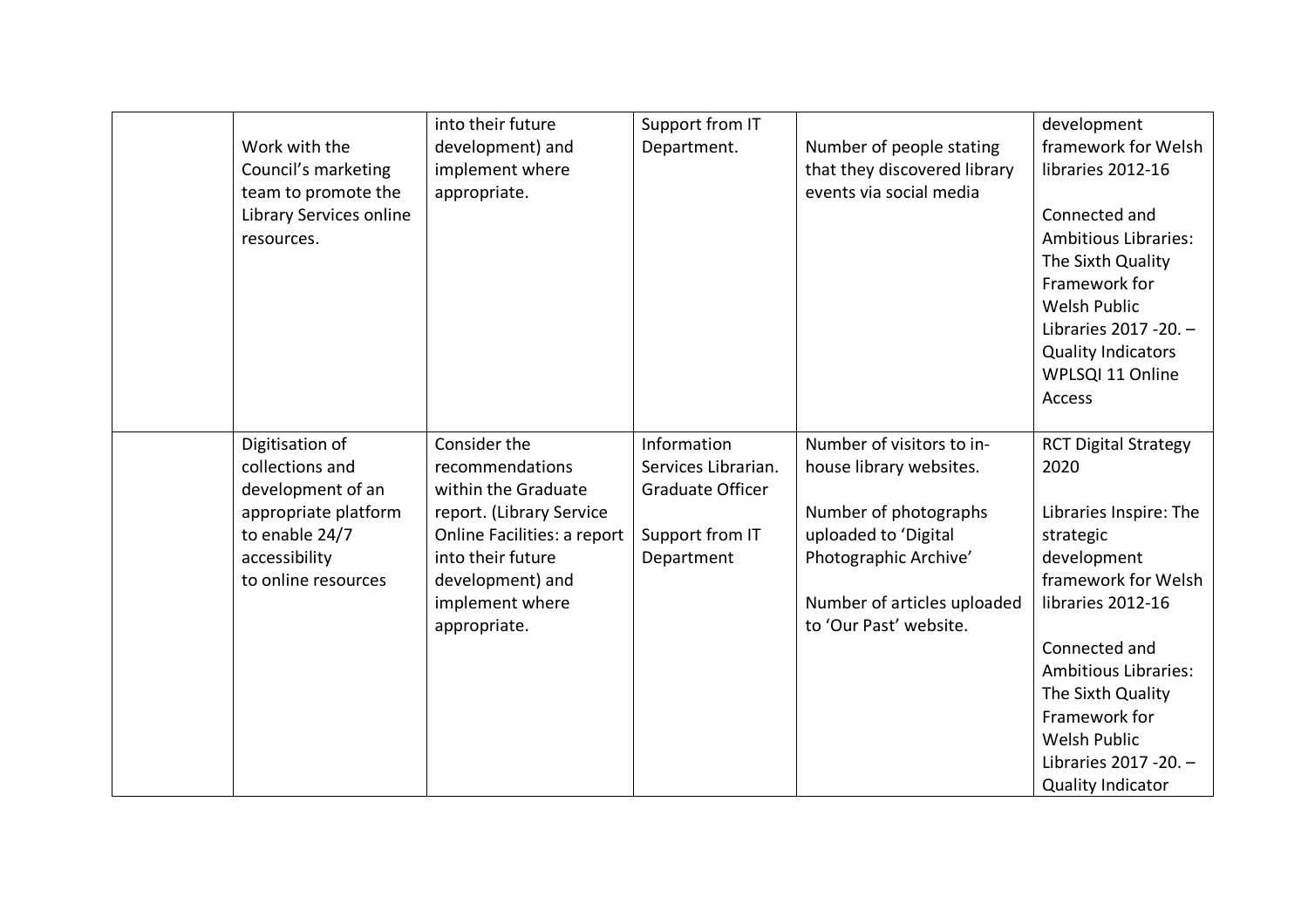|                                                   |                                                                                                           |                                                                                                                                                                                                                         |                                                                                            |                                                                                                                                                                          | WPLSQI 11 Online<br>Access                                                                                                                                                                                                                                                                                                                                                            |
|---------------------------------------------------|-----------------------------------------------------------------------------------------------------------|-------------------------------------------------------------------------------------------------------------------------------------------------------------------------------------------------------------------------|--------------------------------------------------------------------------------------------|--------------------------------------------------------------------------------------------------------------------------------------------------------------------------|---------------------------------------------------------------------------------------------------------------------------------------------------------------------------------------------------------------------------------------------------------------------------------------------------------------------------------------------------------------------------------------|
|                                                   | More digital<br>programmes and<br>activities for children<br>and young people at<br><b>RCT libraries.</b> | Continue to identify and<br>implement opportunities<br>for digital programmes<br>and activities.<br>Promote and expand<br>existing digital<br>programmes and<br>activities. E.g. Microbits,<br>Lego and coding classes. | Children and Youth<br>Services Librarian<br>Senior Assistant<br>Librarian (Youth<br>Work). | Number of digital<br>programmes and activities.<br>Number of participants.<br>Number of participants<br>providing positive feedback<br>on the impact of the<br>event(s). | Libraries Inspire: The<br>strategic<br>development<br>framework for Welsh<br>libraries 2012-16<br>Connected and<br><b>Ambitious Libraries:</b><br>The Sixth Quality<br>Framework for<br><b>Welsh Public</b><br>Libraries 2017 - 20. -<br><b>Quality Indicators</b><br><b>WPLSQI 3 Support</b><br>for individual<br>development &<br>WPLSQI 6 user<br>attendance at Library<br>Events. |
| Embedding<br>new models<br>of service<br>delivery | A successful and well-<br>used mobile library<br>service that offers a<br>range of services and is        | Ensure the effective<br>implementation of the<br>'Long Stop' model for<br>mobile services.                                                                                                                              | Area Librarian<br>(North)<br>Mobile<br>Drivers/Librarians                                  | Number of visitors.<br>Number of<br>partners/organisations                                                                                                               | Libraries Inspire: The<br>strategic<br>development<br>framework for Welsh<br>libraries 2012-16                                                                                                                                                                                                                                                                                        |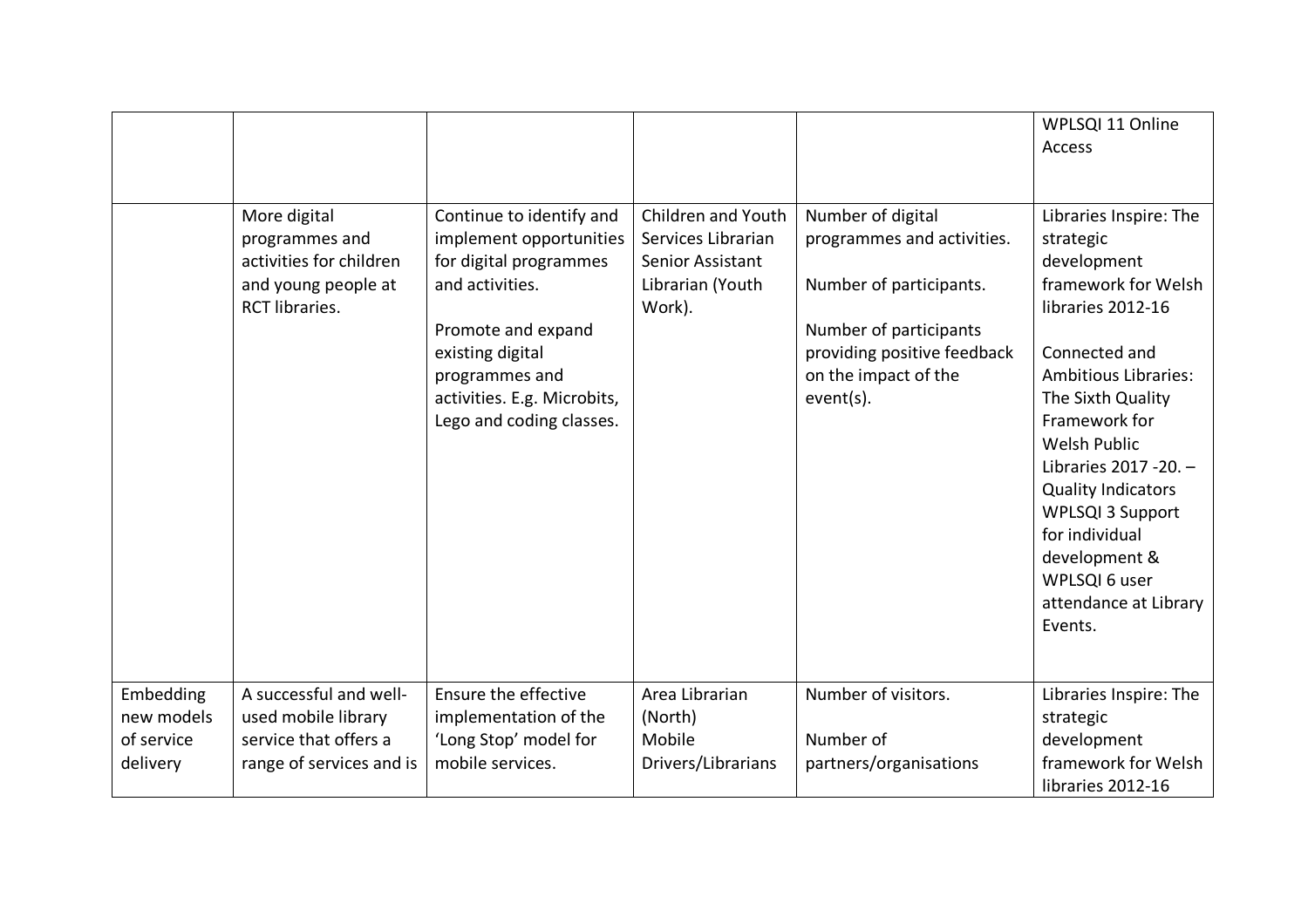| accessed by customers | Develop marketing and      |                | offering information           |                             |
|-----------------------|----------------------------|----------------|--------------------------------|-----------------------------|
| of all ages.          | promotional activities     |                | sessions.                      | Connected and               |
|                       | utilising a range of       |                |                                | <b>Ambitious Libraries:</b> |
|                       | methods to raise           |                | Number of book loans           | The Sixth Quality           |
|                       | awareness of the service   |                |                                | Framework for               |
|                       | and attract users.         |                | Number of users expressing     | <b>Welsh Public</b>         |
|                       |                            |                | satisfaction with the service. | Libraries 2017 - 20. -      |
|                       | Develop staff skills to    |                |                                | <b>Quality Indicators</b>   |
|                       | ensure they can fulfil the |                |                                | <b>WPLSQI 4 Support</b>     |
|                       | needs of mobile library    |                |                                | for health and              |
|                       | users of all ages.         |                |                                | wellbeing, WPLSQI 7         |
|                       |                            |                |                                | - Location of service       |
|                       | Establish regular          |                |                                | points & WPLSQI 8-          |
|                       | meetings with Mobile       |                |                                | Library Use.                |
|                       | staff to identify          |                |                                |                             |
|                       | issues/opportunities.      |                |                                |                             |
|                       |                            |                |                                |                             |
|                       | Monitor developments       |                |                                |                             |
|                       | on a quarterly basis       |                |                                |                             |
|                       | using data from visitor    |                |                                |                             |
|                       | counters, customer         |                |                                |                             |
|                       | feedback, events and       |                |                                |                             |
|                       | activities. Adjust plans   |                |                                |                             |
|                       | as appropriate.            |                |                                |                             |
|                       |                            |                |                                |                             |
| A                     | Ensure the effective       | Area Librarian | Number of service users        | Libraries Inspire: The      |
| @homelibraryservice   | implementation of the      | Home Library   |                                | strategic                   |
| that supports         | @homelibraryservice.       | Service staff  | Number of tablet loans.        | development                 |
| customers to access   |                            |                |                                | framework for Welsh         |
| books in a variety of |                            |                | Number of book loans.          | libraries 2012-16           |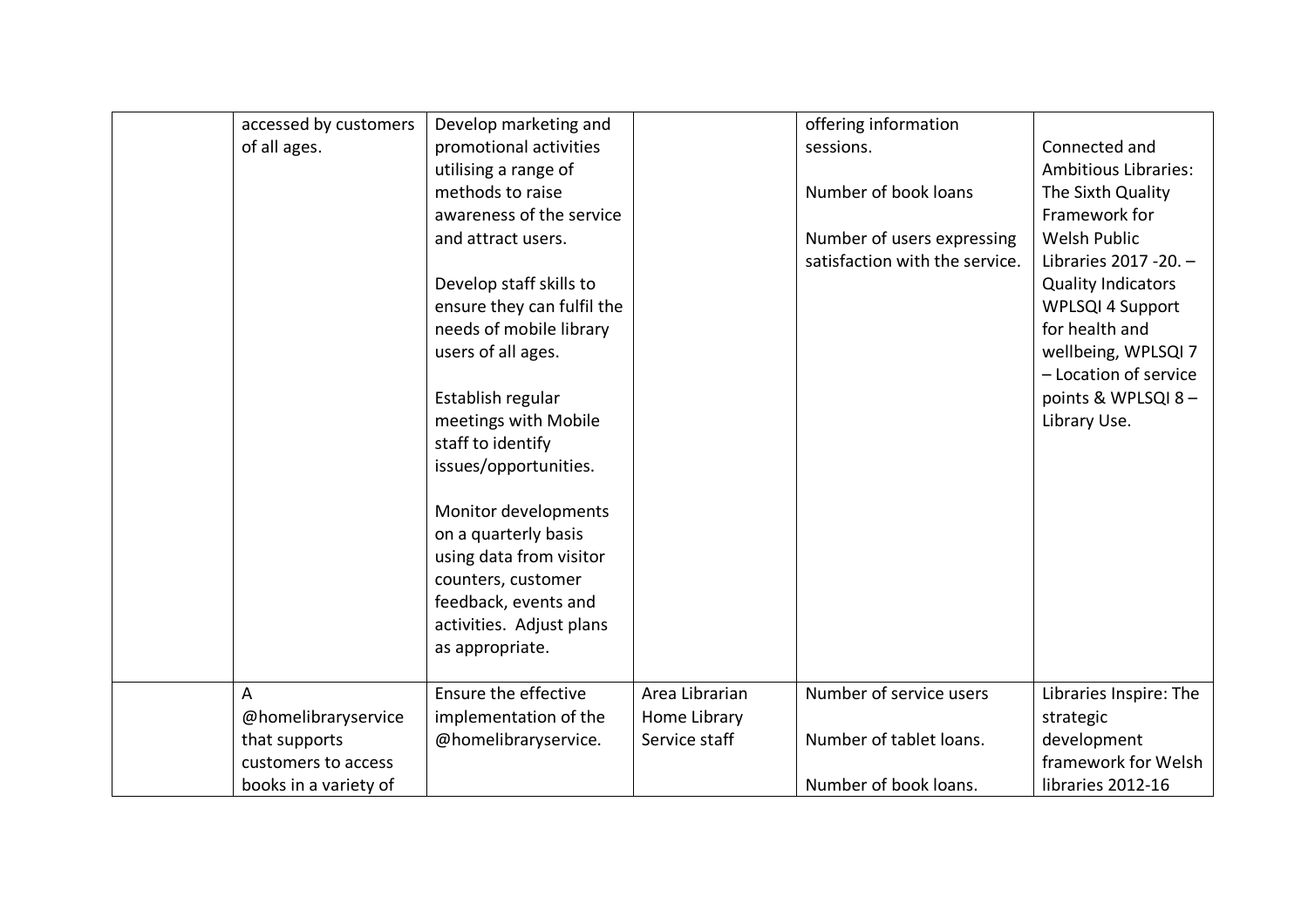| formats that meet<br>their needs. | Develop marketing and<br>promotional activities | Training for staff<br>on the use of | Number of users expressing    | Connected and               |
|-----------------------------------|-------------------------------------------------|-------------------------------------|-------------------------------|-----------------------------|
|                                   | utilising a range of                            | digital devices.                    | satisfaction with the service | <b>Ambitious Libraries:</b> |
|                                   | methods to raise                                |                                     |                               | The Sixth Quality           |
|                                   | awareness of the service                        |                                     |                               | Framework for               |
|                                   | and attract users.                              |                                     |                               | Welsh Public                |
|                                   |                                                 |                                     |                               | Libraries 2017 - 20. -      |
|                                   | Liaise with the IT                              |                                     |                               | <b>Quality Indicators</b>   |
|                                   | department to develop                           |                                     |                               | <b>WPLSQI 3 Support</b>     |
|                                   | digital loans via a tablet                      |                                     |                               | for individual              |
|                                   | lending scheme                                  |                                     |                               | development,                |
|                                   |                                                 |                                     |                               | <b>WPLSQI 4 Support</b>     |
|                                   | Develop staff skills to                         |                                     |                               | for health and              |
|                                   | ensure they can fulfil the                      |                                     |                               | wellbeing, & WPLSQI         |
|                                   | needs of digital                                |                                     |                               | 8 - Library Use.            |
|                                   | borrowers.                                      |                                     |                               |                             |
|                                   | Establish regular                               |                                     |                               |                             |
|                                   | meetings with Home                              |                                     |                               |                             |
|                                   | Library service staff to                        |                                     |                               |                             |
|                                   | identify                                        |                                     |                               |                             |
|                                   | issues/opportunities.                           |                                     |                               |                             |
|                                   |                                                 |                                     |                               |                             |
|                                   | Monitor developments                            |                                     |                               |                             |
|                                   | on a quarterly basis                            |                                     |                               |                             |
|                                   | using data from member                          |                                     |                               |                             |
|                                   | numbers and customer                            |                                     |                               |                             |
|                                   | feedback. Adjust plans                          |                                     |                               |                             |
|                                   | as appropriate.                                 |                                     |                               |                             |
|                                   |                                                 |                                     |                               |                             |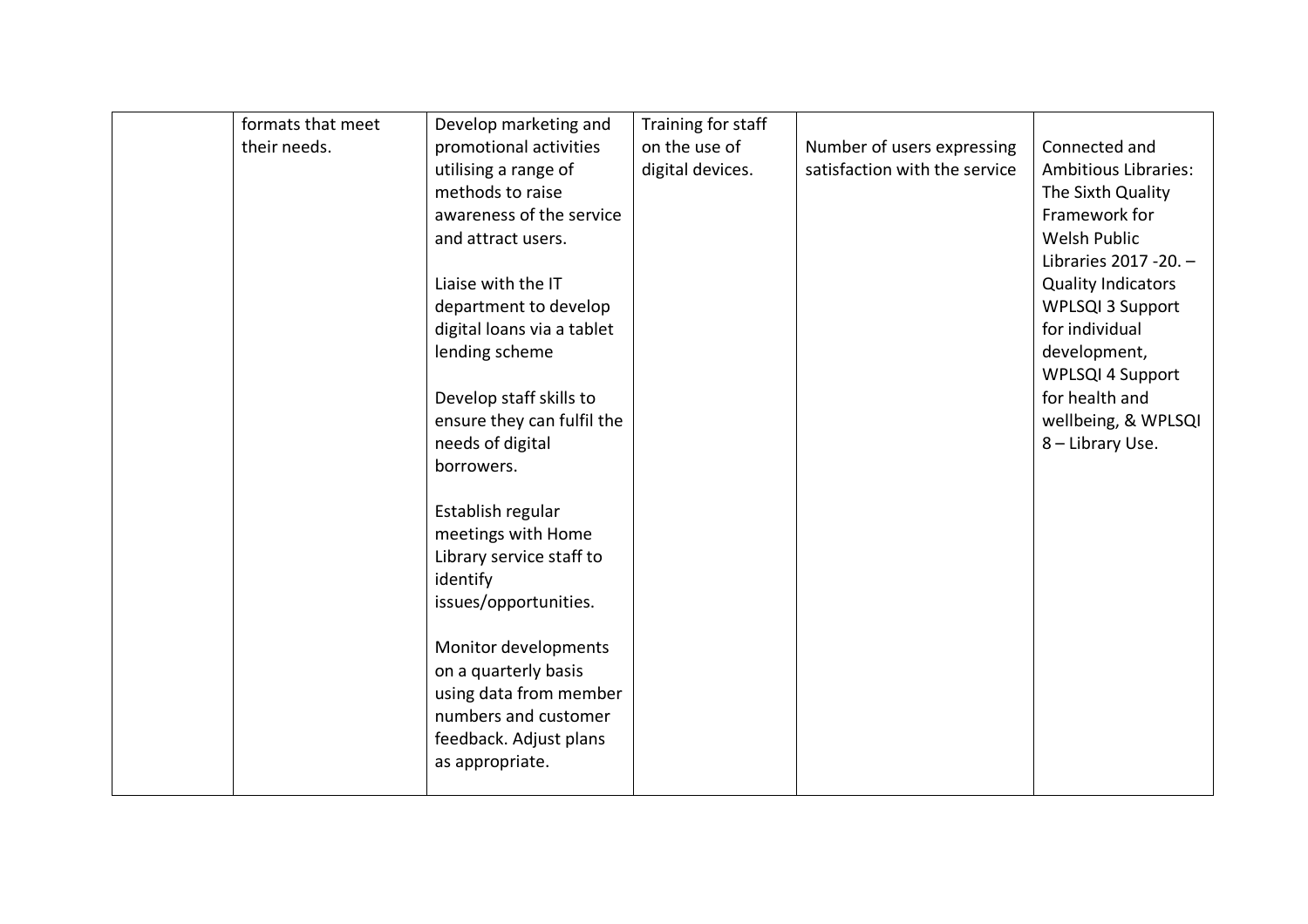| Well-used libraries at | Work with the Council's   | Head of             | Number of service users       | Libraries Inspire: The      |
|------------------------|---------------------------|---------------------|-------------------------------|-----------------------------|
| the heart of their     | Corporate Estates         | community           |                               | strategic                   |
| communities co-        | department to develop     | <b>Services</b>     | Number of book loans.         | development                 |
| located with other     | library services within   | Principal Librarian |                               | framework for Welsh         |
| services and partners  | identified Hub locations. | Area Librarians     | Number of                     | libraries 2012-16           |
| in community hubs at:  |                           | <b>Branch Staff</b> | partners/organisations        |                             |
|                        | Ensure the smooth         |                     | offering sessions/activities. | Connected and               |
| Ferndale               | transition of library     | Support of Hub      |                               | <b>Ambitious Libraries:</b> |
| Mountain Ash           | services from existing    | partners and        | Number of users expressing    | The Sixth Quality           |
| Porth                  | locations to community    | organisations.      | satisfaction with the service | Framework for               |
| Pontypridd (Taf        | hubs.                     |                     |                               | <b>Welsh Public</b>         |
| Vale)                  |                           |                     |                               | Libraries 2017 - 20. -      |
| Tonypandy?             | Ensure that the relevant  |                     |                               | <b>Quality Indicators</b>   |
|                        | staff receive training    |                     |                               | <b>WPLSQI 4 Support</b>     |
|                        | required to enable them   |                     |                               | for health and              |
|                        | to work proficiently      |                     |                               | wellbeing, & WPLSQI         |
|                        | within a Hub              |                     |                               | 5 - User Training.          |
|                        | environment.              |                     |                               |                             |
|                        |                           |                     |                               |                             |
|                        | Continuously monitor      |                     |                               |                             |
|                        | training needs and seek   |                     |                               |                             |
|                        | appropriate training      |                     |                               |                             |
|                        | opportunities as staff    |                     |                               |                             |
|                        | roles develop.            |                     |                               |                             |
|                        |                           |                     |                               |                             |
|                        | Work in an integrated     |                     |                               |                             |
|                        | way with other services   |                     |                               |                             |
|                        | and partners to develop   |                     |                               |                             |
|                        | good working practices    |                     |                               |                             |
|                        | and provide community     |                     |                               |                             |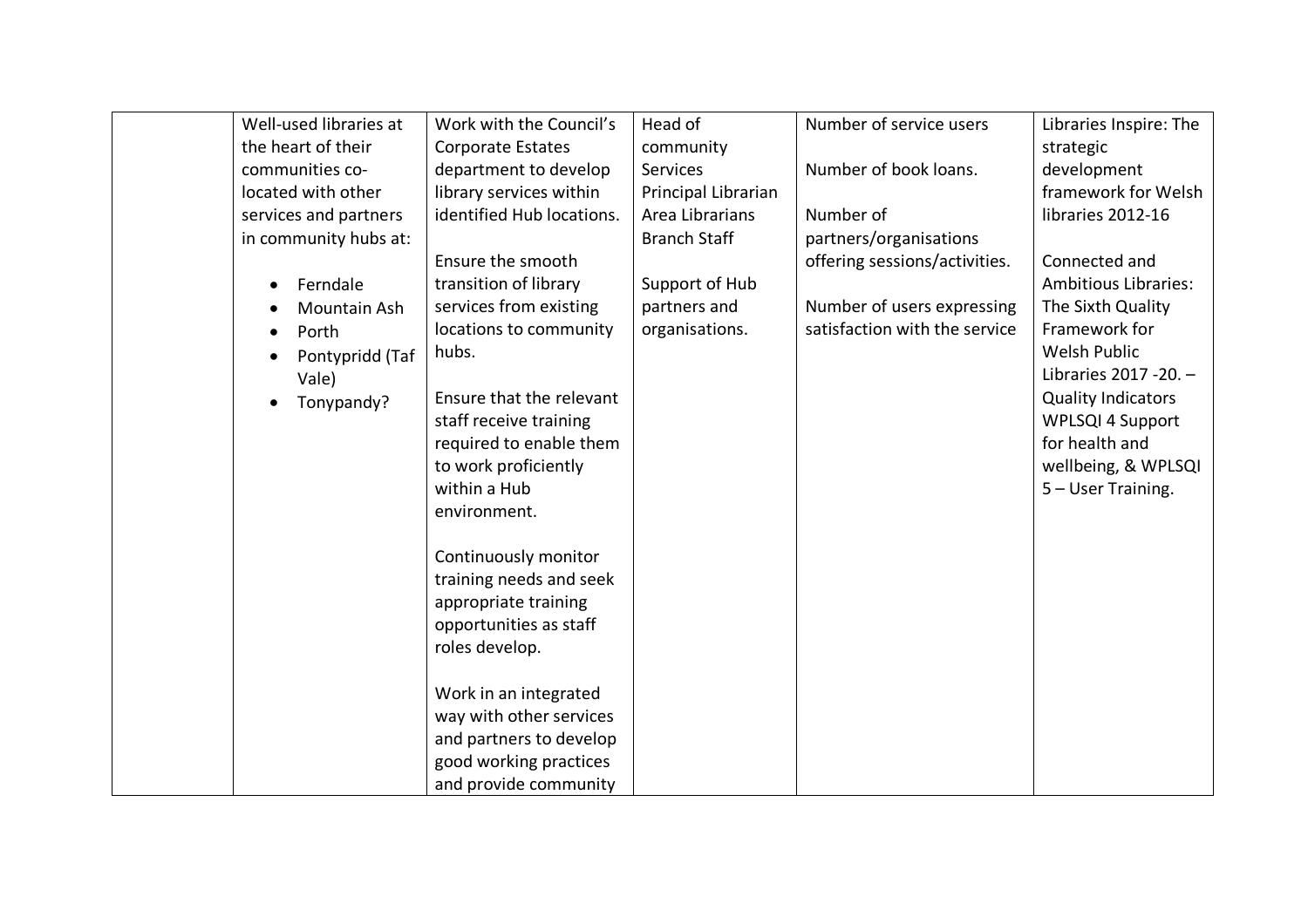|                                                            |                                                                                                                     | activities and<br>information.<br>Monitor customer<br>feedback and respond<br>accordingly to ensure<br>our services meet<br>customer needs. |                                        |                                                                                                                    |                                                                                                                                                                                                                                          |
|------------------------------------------------------------|---------------------------------------------------------------------------------------------------------------------|---------------------------------------------------------------------------------------------------------------------------------------------|----------------------------------------|--------------------------------------------------------------------------------------------------------------------|------------------------------------------------------------------------------------------------------------------------------------------------------------------------------------------------------------------------------------------|
| Improving<br>the library<br>experience<br>for<br>customers | All library buildings to<br>be attractive and<br>suitable for the needs<br>of the communities<br>that they service. | Continue to work with<br>the Corporate Estates<br>department to make<br>improvements within<br>existing budgets.                            | Principal Librarian<br>Area Librarians | Number of users expressing<br>positive feedback.<br>Increase in facilities available<br>within service as a whole. | Libraries Inspire: The<br>strategic<br>development<br>framework for Welsh<br>libraries 2012-16                                                                                                                                           |
|                                                            |                                                                                                                     | Identify and apply for<br>relevant external<br>funding as appropriate.                                                                      |                                        |                                                                                                                    | Connected and<br><b>Ambitious Libraries:</b><br>The Sixth Quality<br>Framework for<br>Welsh Public<br>Libraries 2017 - 20. -<br><b>Quality Indicators</b><br>WPLSQI 1 Making a<br>Difference & WPLSQI<br>$2$ – Customer<br>Satisfaction. |
|                                                            | More access to                                                                                                      | Work with leading                                                                                                                           | Head of                                | Number of attendees at                                                                                             | Libraries Inspire: The                                                                                                                                                                                                                   |
|                                                            | learning opportunities                                                                                              | <b>Essential Skills and Adult</b>                                                                                                           | Community                              | learning activities.                                                                                               | strategic                                                                                                                                                                                                                                |
|                                                            | for all ages.                                                                                                       | Learning partners to                                                                                                                        | Services                               |                                                                                                                    | development                                                                                                                                                                                                                              |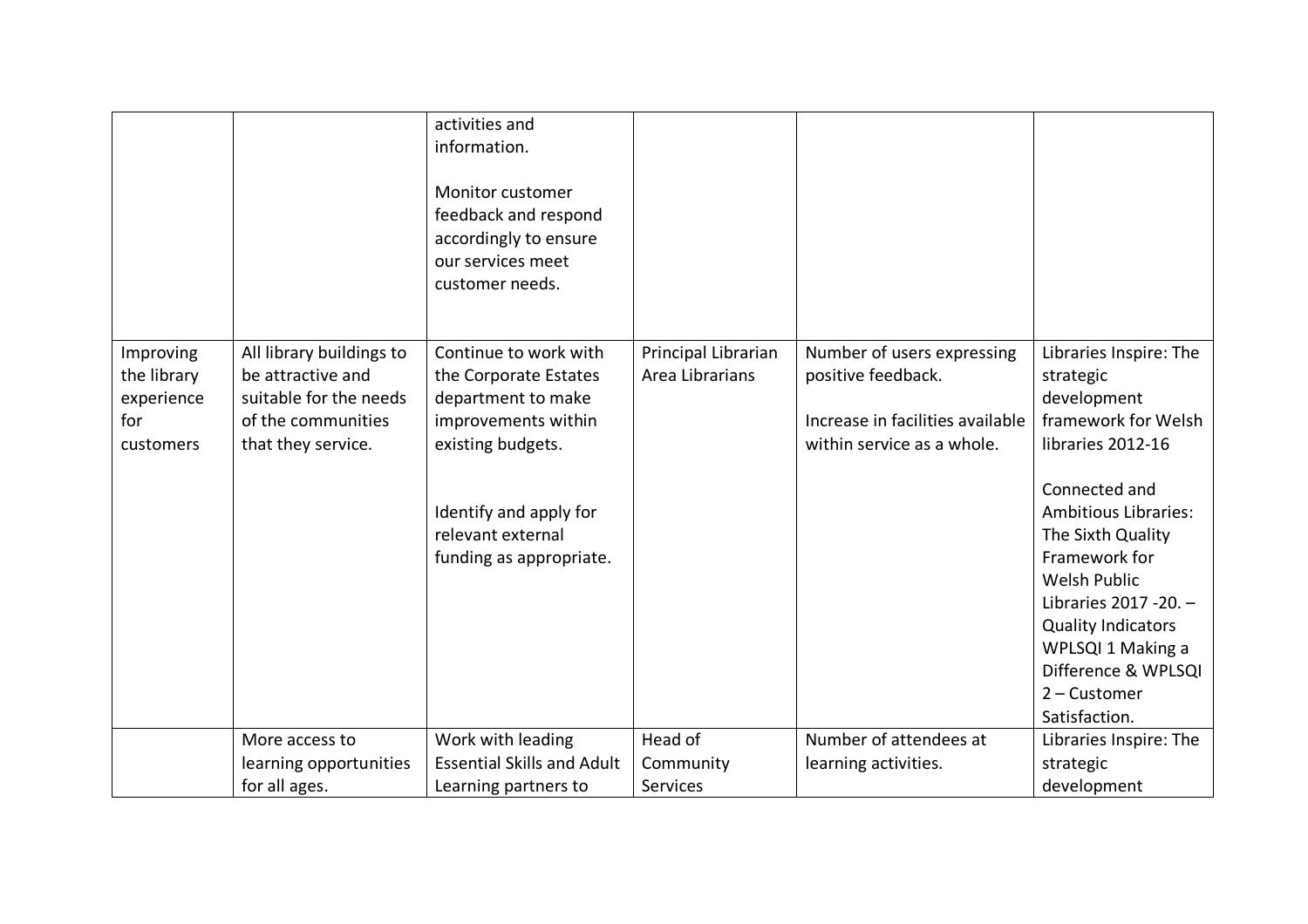|                    | develop a programme of    | Principal Librarian   | Number of                     | framework for Welsh         |
|--------------------|---------------------------|-----------------------|-------------------------------|-----------------------------|
|                    | relevant provision in     | Area Librarians       | partners/organisations        | libraries 2012-16           |
|                    | Libraries.                | <b>Youth Services</b> | offering sessions/activities. |                             |
|                    |                           | Librarian.            |                               | Connected and               |
|                    |                           |                       |                               | <b>Ambitious Libraries:</b> |
|                    | Jointly market the        |                       | Percentage of users stating   |                             |
|                    | courses using both        |                       | that they achieved their      | The Sixth Quality           |
|                    | Library and partner       |                       | desired outcome by            | Framework for               |
|                    | marketing methods and     |                       | attending the activity.       | Welsh Public                |
|                    | opportunities. For        |                       |                               | Libraries 2017 - 20. -      |
|                    | example Adult Education   |                       |                               | <b>Quality Indicators</b>   |
|                    | brochures, Library        |                       |                               | WPLSQI 1 Making a           |
|                    | Service Facebook page.    |                       |                               | Difference & WPLSQI         |
|                    |                           |                       |                               | $3 -$ Support for           |
|                    | Work with Community       |                       |                               | individual                  |
|                    | Partners to co-produce    |                       |                               | development,                |
|                    | events and activities.    |                       |                               |                             |
|                    |                           |                       |                               |                             |
|                    | Develop closer links with |                       |                               |                             |
|                    | secondary schools to      |                       |                               |                             |
|                    | establish a programme     |                       |                               |                             |
|                    | of activities aimed at    |                       |                               |                             |
|                    | Welsh Baccalaureate       |                       |                               |                             |
|                    | pupils.                   |                       |                               |                             |
| Well-developed     | Continue to run the       | Principal Librarian   | Number of participants        | Libraries Inspire: The      |
| Reader Development | <b>Summer Reading</b>     | Area Librarians       |                               | strategic                   |
| Programmes for all | Challenge and promote     | <b>Youth Services</b> | Number of book loans.         | development                 |
|                    |                           | Librarian.            |                               | framework for Welsh         |
| ages               | the Every Child a Library |                       |                               |                             |
|                    | Member (ECALM)            |                       |                               | libraries 2012-16           |
|                    | campaign in order to      |                       |                               |                             |
|                    | stimulate a love of       |                       |                               |                             |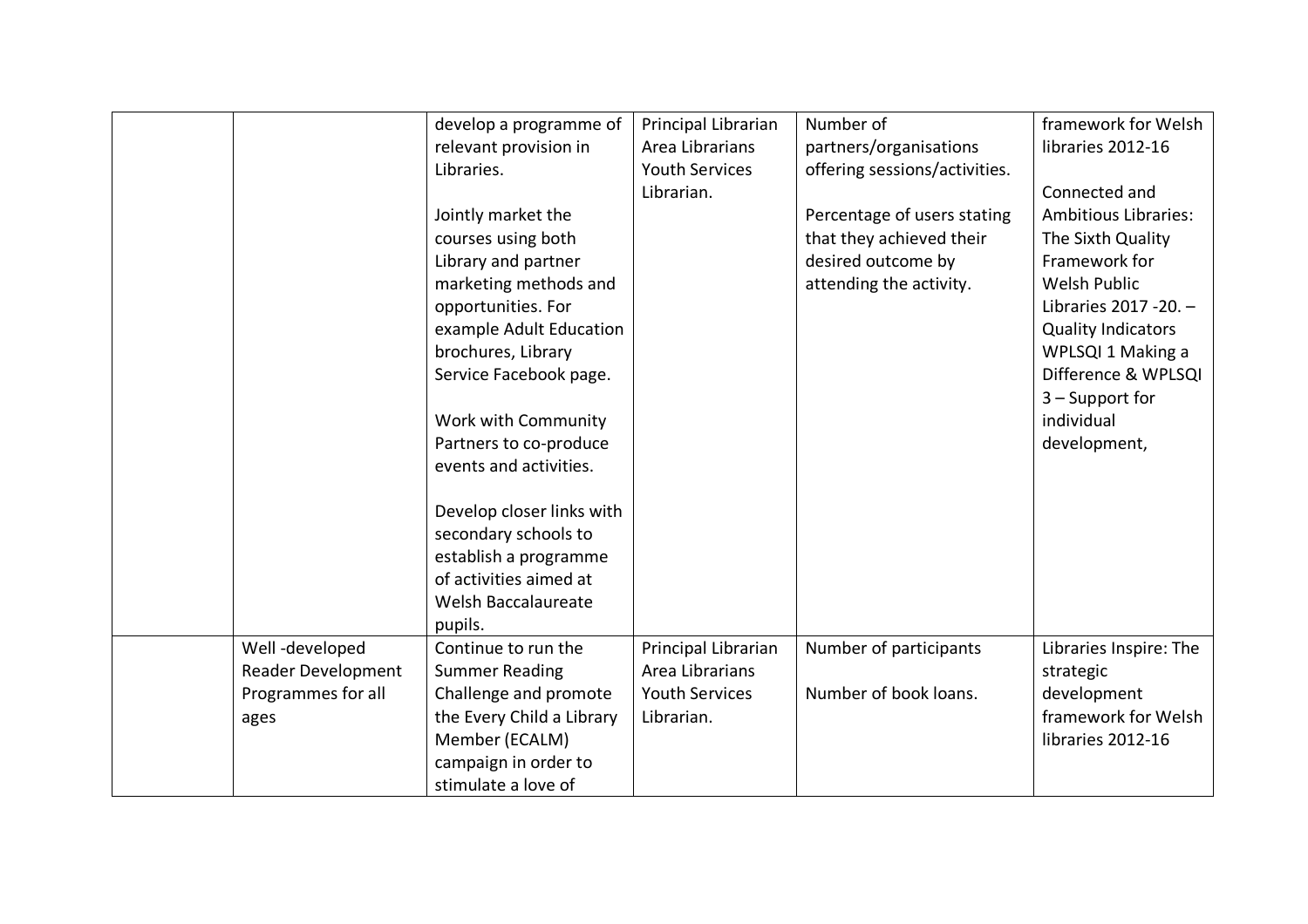|                        | reading and learning       |                     |                             | Connected and               |
|------------------------|----------------------------|---------------------|-----------------------------|-----------------------------|
|                        | among children and         |                     |                             | <b>Ambitious Libraries:</b> |
|                        | young people.              |                     |                             | The Sixth Quality           |
|                        |                            |                     |                             | Framework for               |
|                        | Promote the                |                     |                             | <b>Welsh Public</b>         |
|                        | development of Reading     |                     |                             | Libraries 2017 - 20. -      |
|                        | Groups for all ages        |                     |                             | <b>Quality Indicators</b>   |
|                        | including Alternative      |                     |                             | WPLSQI 3 - Support          |
|                        | Reading Groups for         |                     |                             | for individual              |
|                        | those with visual issues.  |                     |                             | development, &              |
|                        |                            |                     |                             | WPLSQI 8 - Library          |
|                        | Continue to purchase       |                     |                             | Use                         |
|                        | and promote book stock     |                     |                             |                             |
|                        | aimed at readers who       |                     |                             |                             |
|                        | are less confident in      |                     |                             |                             |
|                        | their reading skills. E.g. |                     |                             |                             |
|                        | Quick Reads.               |                     |                             |                             |
|                        |                            |                     |                             |                             |
|                        | Continue to support        |                     |                             |                             |
|                        | campaigns that promote     |                     |                             |                             |
|                        | reading and the benefits   |                     |                             |                             |
|                        | of reading. E.g. World     |                     |                             |                             |
|                        | Book Day and the           |                     |                             |                             |
|                        | Reading Well scheme.       |                     |                             |                             |
|                        |                            |                     |                             |                             |
| Greater access to      | Work in an integrated      | Principal Librarian | Number of                   | Libraries Inspire: The      |
| information and advice | way with other services    | Area Librarians     | advice/information sessions | strategic                   |
| services within        | and partners to develop    |                     | offered.                    | development                 |
| libraries including:   | good working practices     |                     |                             | framework for Welsh         |
|                        | and expand on existing     |                     |                             | libraries 2012-16           |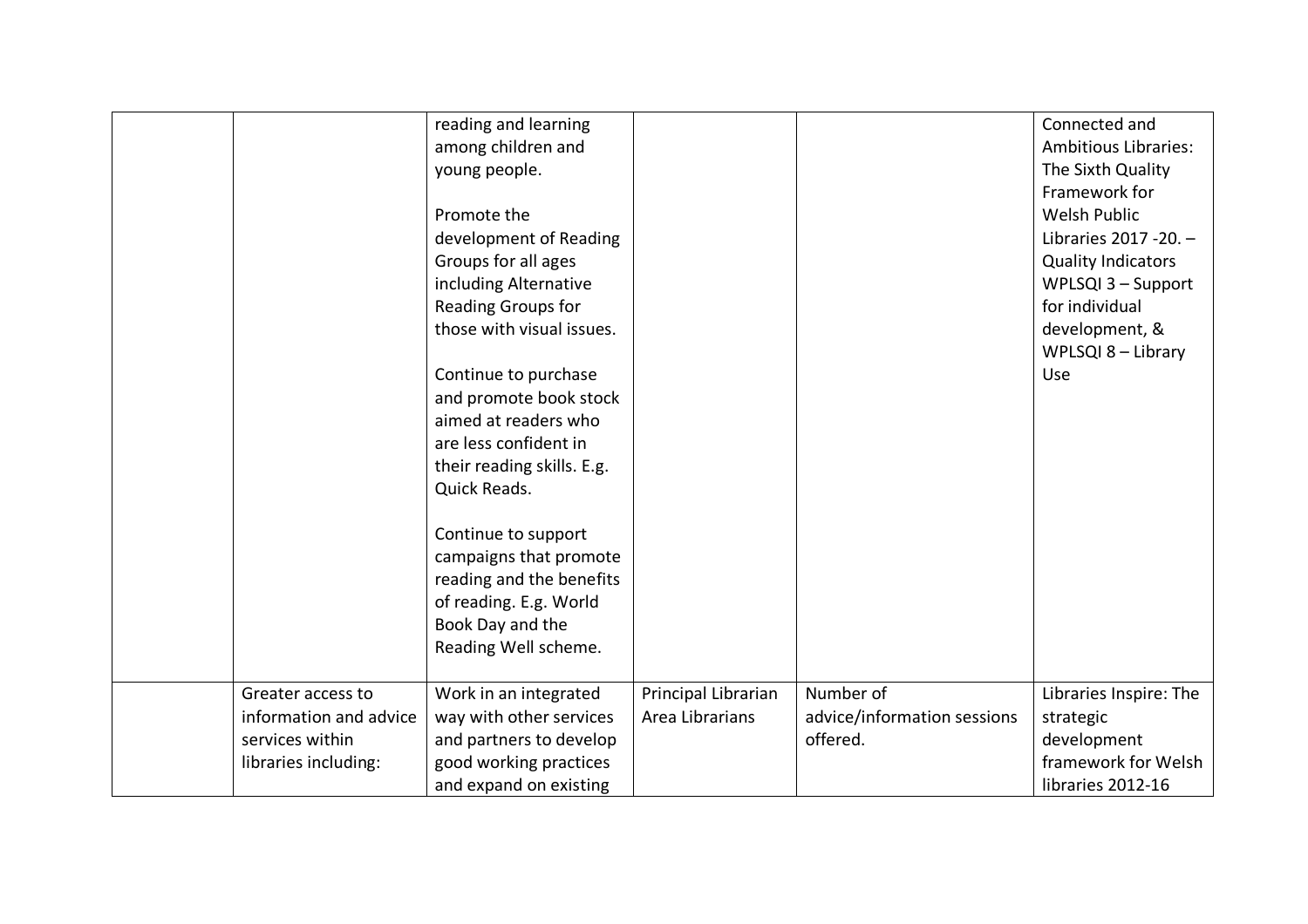| Digital<br>$\blacksquare$<br>assistance<br>Health and<br>well-being<br>advice | schemes and activities.<br>E.g. The Reading Well<br>scheme and Digital<br>Fridays.<br>Continue to develop<br><b>Community Hub service</b><br>model and build upon<br>opportunities these<br>create for partnership<br>working.                                                                                                                                                            |                                                                    | Number of participants<br>engaged that indicated a<br>positive impact from the<br>advice/activity.<br>Number of Reading Well<br>items issued.                                                                                    | Connected and<br><b>Ambitious Libraries:</b><br>The Sixth Quality<br>Framework for<br><b>Welsh Public</b><br>Libraries 2017 - 20. -<br><b>Quality Indicators</b><br>WPLSQI 3 - Support<br>for individual<br>development, &<br>WPLSQI 8 - Library<br>Use                                                                        |
|-------------------------------------------------------------------------------|-------------------------------------------------------------------------------------------------------------------------------------------------------------------------------------------------------------------------------------------------------------------------------------------------------------------------------------------------------------------------------------------|--------------------------------------------------------------------|----------------------------------------------------------------------------------------------------------------------------------------------------------------------------------------------------------------------------------|--------------------------------------------------------------------------------------------------------------------------------------------------------------------------------------------------------------------------------------------------------------------------------------------------------------------------------|
| Programmes of<br>cultural activities<br>developed with other<br>partners.     | Continue to open up<br>library space for culture<br>and creative activities,<br>with the library acting as<br>host to artists and<br>organisations.<br>Collaborate on National,<br>Regional and local<br>cultural events. E.g.<br><b>Summer Reading</b><br>Challenge, Armed Forces<br>Day and Rhondda Arts<br>Festival Treorchy (RAFT)<br>Work with the Arts<br>Service, Heritage Service | Principal Librarian<br>Area Librarians<br><b>Branch Librarians</b> | <b>Number of Cultural Activities</b><br>held.<br>Number of attendees at<br><b>Cultural activities</b><br>Number of attendees at<br>cultural activities stating<br>that participation has<br>increased their<br>knowledge/skills. | Libraries Inspire: The<br>strategic<br>development<br>framework for Welsh<br>libraries 2012-16<br>Connected and<br><b>Ambitious Libraries:</b><br>The Sixth Quality<br>Framework for<br>Welsh Public<br>Libraries 2017 - 20. -<br><b>Quality Indicators</b><br><b>WPLSQI 4 Support</b><br>for health and<br>wellbeing & WPLSQI |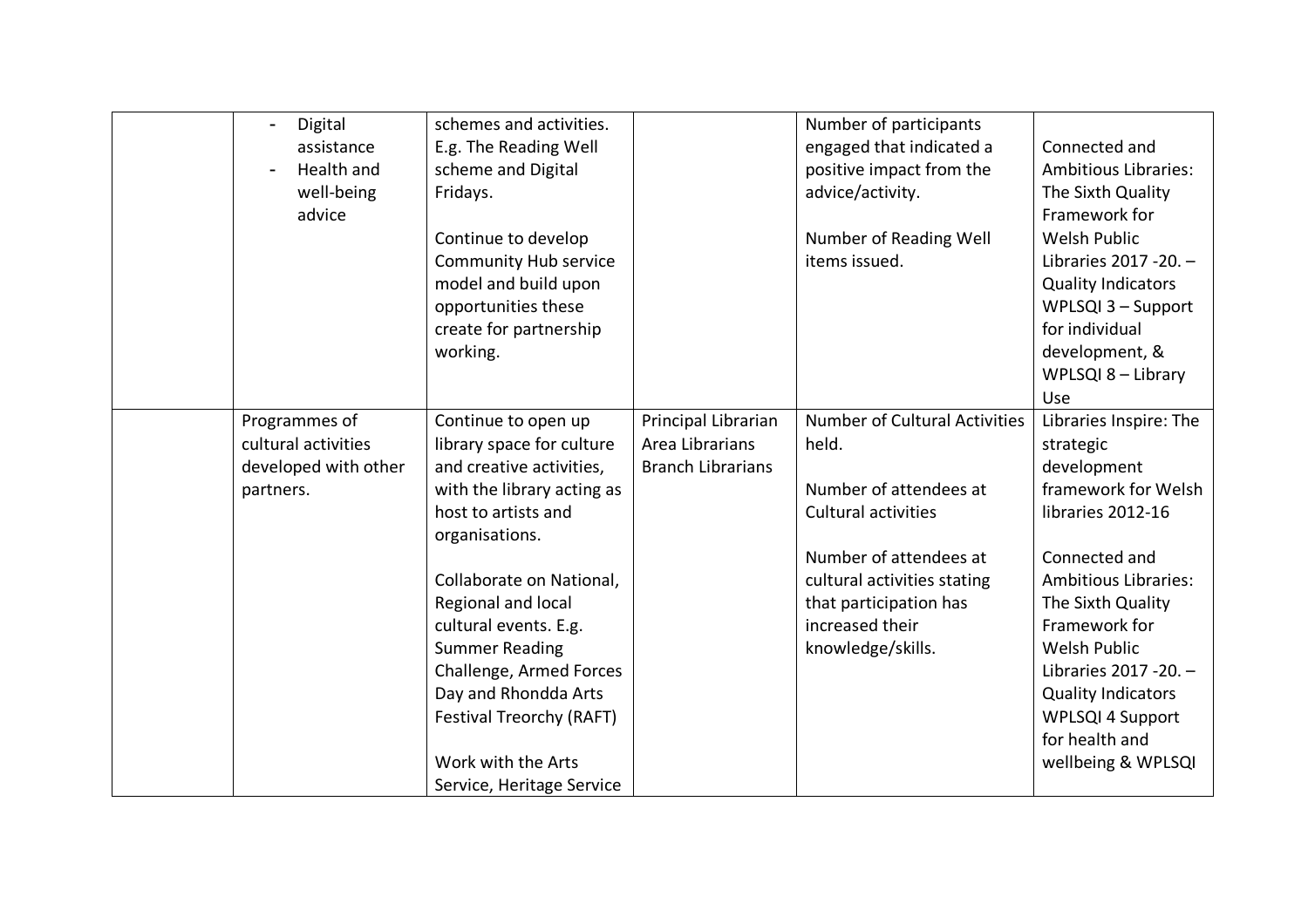|                                                                                                          | and external partners on<br>specific cultural projects.                                                                                                                                                                                                                                                                                                                                         |                                                                                                                                       |                                                                           | 6 - User attendance<br>at library events.                                                                                                                                                                                                                                                                                  |
|----------------------------------------------------------------------------------------------------------|-------------------------------------------------------------------------------------------------------------------------------------------------------------------------------------------------------------------------------------------------------------------------------------------------------------------------------------------------------------------------------------------------|---------------------------------------------------------------------------------------------------------------------------------------|---------------------------------------------------------------------------|----------------------------------------------------------------------------------------------------------------------------------------------------------------------------------------------------------------------------------------------------------------------------------------------------------------------------|
| Well-qualified and<br>skilled staff able to<br>offer advice and<br>support on a wide<br>range of issues. | Carry out a staff skills<br>audit to identify<br>individual training<br>needs.<br>Develop a training plan<br>based upon the findings<br>of the skills audit and<br>ensure the<br>implementation of this<br>plan.<br>Continue to invest in<br>staff development and<br>support identified staff<br>to achieve a recognised<br>library qualification.<br>Continue to support<br>staff with ad-hoc | Principal Librarian<br>Area Librarians<br>Graduate Officer<br>Information<br>Services Librarian<br><b>Youth Services</b><br>Librarian | Number of staff training<br>hours.<br>Number of staff training<br>events. | Libraries Inspire: The<br>strategic<br>development<br>framework for Welsh<br>libraries 2012-16<br>Connected and<br><b>Ambitious Libraries:</b><br>The Sixth Quality<br>Framework for<br><b>Welsh Public</b><br>Libraries 2017 - 20. -<br><b>Quality Indicator</b><br>WPLSQI 13 - Staffing<br>Levels and<br>Qualifications. |
|                                                                                                          | training as and when<br>required/available.                                                                                                                                                                                                                                                                                                                                                     |                                                                                                                                       |                                                                           |                                                                                                                                                                                                                                                                                                                            |
| Good use made of<br>volunteers to add<br>capacity to the service                                         | Continue to identify and<br>develop volunteer<br>opportunities and                                                                                                                                                                                                                                                                                                                              | Principal Librarian<br>Area Librarians<br>Information<br>Services Librarian                                                           | Number of volunteers<br>Number of volunteering<br>hours                   | Libraries Inspire: The<br>strategic<br>development                                                                                                                                                                                                                                                                         |